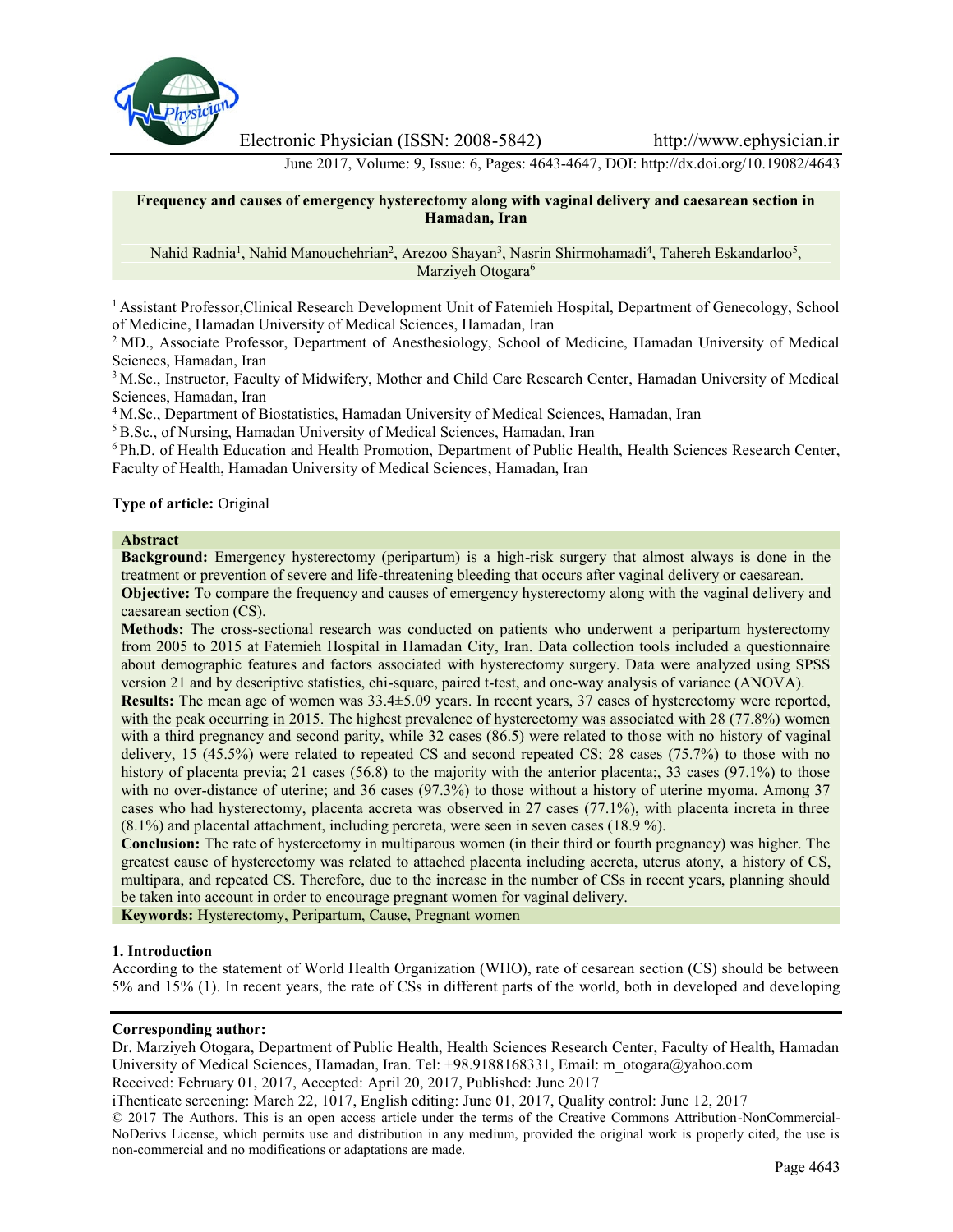countries, has increased. For example, in 2013, this rate was 36.1% in Italy, while it was 30.9% in Germany, 32.5% in America, and 45.4% in Iran (2). CS in the first pregnancy causes CSs in subsequent pregnancies, which is followed by the effects of uterine adhesions during surgery (3). Women may experience risks of infection (4, 5), bleeding, and thrombosis (6) and complications during the next pregnancy, such as placenta problems (accreta, increta, percreta) and uterine rupture (7, 8). In the past, removal of the uterus was so far-fetched that it was considered one of the most brutal surgeries due to the opinion of some doctors, but this surgery in the last century has become one of the most common surgeries in the field of midwifery (9). Emergency peripartum hysterectomy is a major surgery, which is almost always done in the case of severe and life-threatening bleeding after vaginal delivery and CS (10). This surgery is performed emergently in the first 24 hours because of severe vaginal bleeding after vaginal delivery or CS, which is followed by several maternal complications such as injuries to the ureter, bladder, intestines, postoperative infection, bleeding from the surgical site, fistula between the bladder and birth canal, and tubular protrusion of uterus (9).

Several indications, which are the most common etiologies in secondary obstetrical hemorrhage for emergency hysterectomy during childbirth, include uterine rupture, unusual placental replacement and uterine atony (11). Swelled rate of CS in subsequent pregnancies due to placental adhesions increases hysterectomy rate. In addition to obstetric emergencies such as bleeding caused by relaxation of the uterus, abnormal attachment of the placenta, uterine rupture and severe pelvic infection, factors such as large uterine myoma, cervical cancer, placental tumors, and inversion of the uterus are also other causes of hysterectomy that are associated with childbirth (9). This surgery is accompanied with the high maternal morbidity and mortality rates even in modern midwifery (12). Obstetrical hemorrhage due to the rupture of the uterus, abnormal placental replacement and atony (relaxation) of uterus are common indications for emergency hysterectomy in peripartum period (perinatal period). This surgery even today is associated with high maternal morbidity and mortality rates (10). Reproductive failure in a young woman (after the loss of the uterus) may cause destructive mental-psychological effects in addition to physical consequences. Considering the mentioned points and also due to the different incidence of emergency hysterectomy in various investigations, the present study was conducted during 10 years from 2005 to 2015 with the aim to compare the frequency and causes of an emergency hysterectomy along with childbirth and CS.

## **2. Material and Methods**

The present research is a cross-sectional study in which the records of all women undergoing hysterectomy along with vaginal delivery and CS were investigated at Fatemieh Hospital in Hamadan City, Iran, from April 2005 to March in 2015 by census method. After obtaining a letter of recommendation and gaining a code of ethics from the Vice Chancellor of Research in Hamadan University of Medical Sciences (9IR.UMSHA.REC.1394.2), needed information was collected regarding mentioned years through patient records in the medical filing unit, data available in the hospital information system (HIS system), recorded information in statistical offices, and offices of reporting surgery procedures in operating rooms, and it was recorded in the checklist. The inclusion criteria was all of the hysterectomy with cesarean and vaginal delivery in 2005 to 2015 years at Fatemiyeh Hospital in Hamadan, and exclusion criteria was cases of hysterectomy that not followed the delivery or cesarean, and the incomplete documents that cannot be properly evaluated variables. The variables recorded in the checklist included effective factors in the incidence of hysterectomy accompanied by vaginal delivery and CS, such as parity of an individual and the number of abortions, type of previous delivery, multiple births, type of positioning placenta, type of surgery (emergency, elective), and receiving blood products. The data were analyzed using SPSS version 21, indices of descriptive statistics and by implementing chi-square tests, paired t-test, and one-way analysis of variance. Significance level in this study was considered less than 0.05.

### **3. Results**

The average age of women was 33.4±5.09 years. The highest prevalence of hysterectomy was reported in the age group of 30–35 years. The youngest and the oldest individuals were 22 and 44 years old, respectively. No case of hysterectomy was observed between 2005 and 2007. Most hysterectomies have occurred in Fatimah Hospital of Hamedan in 2015, and the lowest rate of this surgery happened in 2010 and 2012. According to the table, the overall increase in the years to be observed, especially in the last two years, the increase is more prominent. The trend of overall increase is observed during the mentioned years. This augmentation is more prominent, especially in the recent two years. Thirty-seven cases of hysterectomy had been done during the last 10 years. According to Table 1, the highest prevalence of hysterectomy among women in terms of the examined variables included the following items: The highest frequency of hysterectomy was related to 16 (43.2%) women of gravidity 3, while 28 (57.7%) cases were associated to those without history of abortion, 20 (54.1%) cases to women with the parity 2, 34 (94.4%)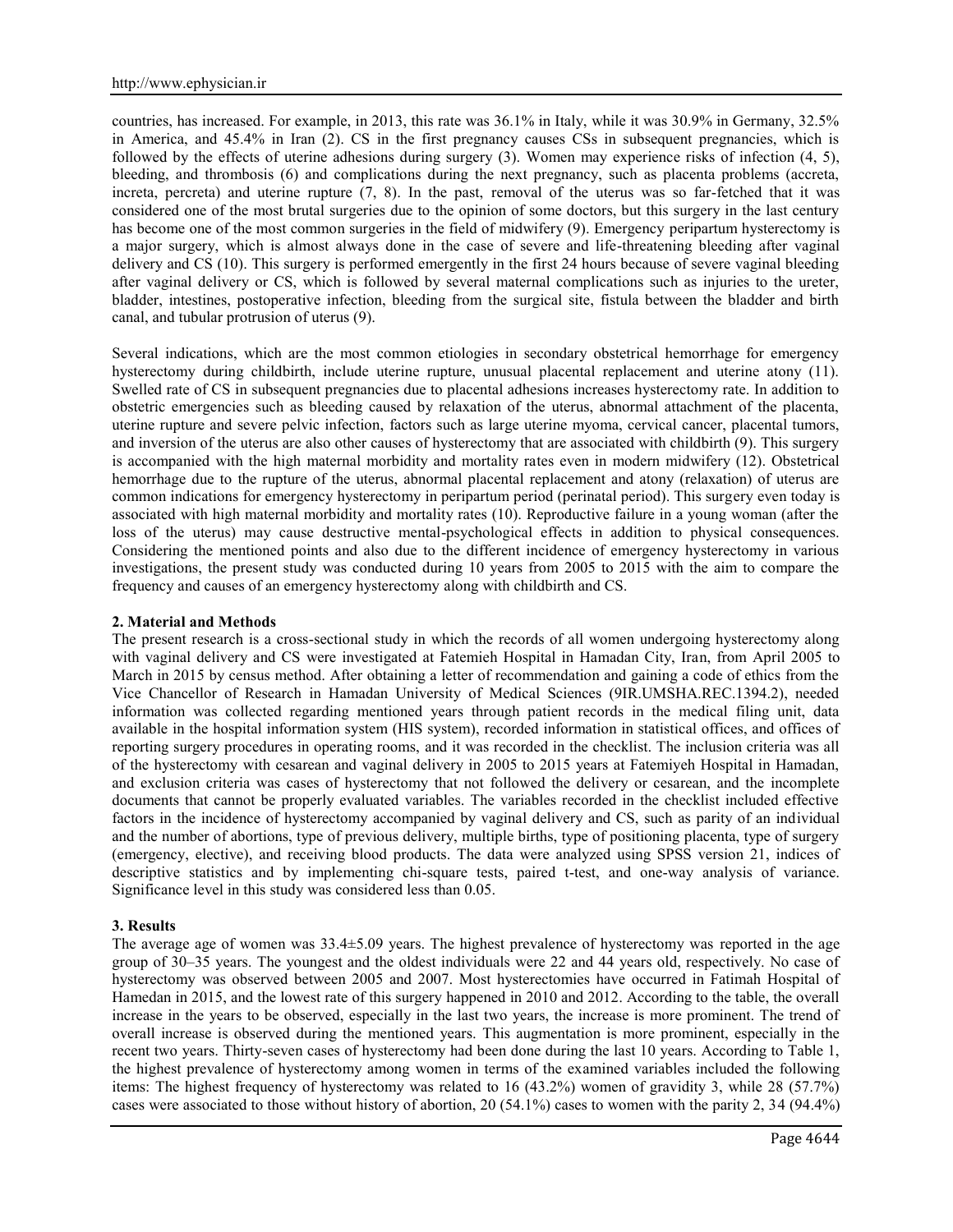cases to deliveries following multiple-births, 28 (77.8%) women to those without a history of vaginal delivery, 32  $(86.5\%)$  cases to those with repeated CS, 15 patients  $(45.5\%)$  to those with repeat 2, 28 cases (75.7) to those without a history of placenta previa, 21 patients (56.8) to those with the maximum anterior placenta, 33 cases (97.1) were associated with no extension of uterine and 36 ones (97.3) were related to women without a history of uterine myoma. Among the 37 cases who underwent hysterectomy, accreta placenta was observed in 77.1% (27 cases) of them while increta and percreta placenta were observed in sonography of 8.1% (three patients) and 18.9% (seven patients), respectively. The major cause of abnormal placenta adhesion was history of previous CS and then history of abortion. The most common causes of hysterectomy were placenta accrete, placenta increta, uterine atony, uterine rupture, infection of the uterus, adhesion, cystectomy, and its greatest reason was related to the placenta accreta (27), and the least cause related to the infection of the uterus (0).

| Variable            |                      | Frequency $(\% )$ |
|---------------------|----------------------|-------------------|
| Number of pregnancy | 2 <sup>nd</sup>      | 5(13.5)           |
|                     | 3 <sup>rd</sup>      | 16(43.2)          |
|                     | 4 <sup>th</sup>      | 12(32.4)          |
|                     | 5 <sup>th</sup>      | 2(5.4)            |
|                     | 6 <sup>th</sup>      | 1(2.7)            |
|                     | $11^{\overline{th}}$ | 1(2.7)            |
|                     | Total                | 37 (100)          |
| Number of abortions | 0                    | 28 (57.7)         |
|                     | 1                    | 8 (21.6)          |
|                     | $\overline{c}$       | 1(2.7)            |
|                     | Total                | 37 (100)          |
| Parity              | 1                    | 7(18.9)           |
|                     | 2                    | 20(51.4)          |
|                     | $\mathfrak{Z}$       | 7(18.9)           |
|                     | 4                    | 1(2.7)            |
|                     | 5                    | 0(0)              |
|                     | 10                   | 1(2.7)            |
|                     | Total                | 36 (100)          |
| Multiple births     | Yes                  | 2(5.6)            |
|                     | No                   | 34 (94.4)         |
|                     | Total                | 36 (100)          |

**Table 1.** Absolute and Relative Frequency of Hysterectomy in Terms of Some Demographic Variables and Pregnancy Information

# **4. Discussion**

This study was performed with the aim of evaluating the causes and frequency of emergency hysterectomy along with delivery and CS in the Fatemieh Hospital during 2005 to 2015. According to the results of the hysterectomy prevalence over the last 10 years, 37 cases were reported in which most of them occurred in 2015. The outcomes showed that age ranged more between 30 to 35 years. The greatest causes of hysterectomy among people in order of frequency were as follows: placenta accreta, uterine atony, uterine rupture, bleeding, uterine adhesions, and cystectomy. Obstetrical hemorrhage due to the rupture of the uterus, abnormal placental replacement, and atony (relaxation) of the uterus are from the most common indications for emergency hysterectomy in the peripartum period. Although the actual incidence of emergency hysterectomy (peripartum) is unclear, variable values were reported in the research to be between 0.004 to 1.5 cases per 1,000 child births. Among the 37 cases that underwent hysterectomy, placenta accreta in 10 cases (27%), placenta increta in three cases (8.1%), and placenta percreta were seven cases (18.9%), observed in sonography. Based on the result, the largest number was related to placenta accrete. In the current study, the highest rate of hysterectomy prevalence has been related to the number of repeated cesareans especially repeat-II. In this research, with the main goal of investigating the number of hysterectomies after cesarean or vaginal delivery from 2005 to 2015, it was observed that as the cesarean rate has increased in recent years, the hysterectomy followed by it has augmented subsequently. As the hysterectomy rate after caesarean has reached its peak in 2015, this rate is also high in the 2011 statistics. Although the rate is not high in 2013, increase in the number of hysterectomies after cesarean is significant. Absolute frequency of hysterectomy after caesarean is 8.93% in 2014, while it is 12% in 2015 so that the frequency has increased significantly compared with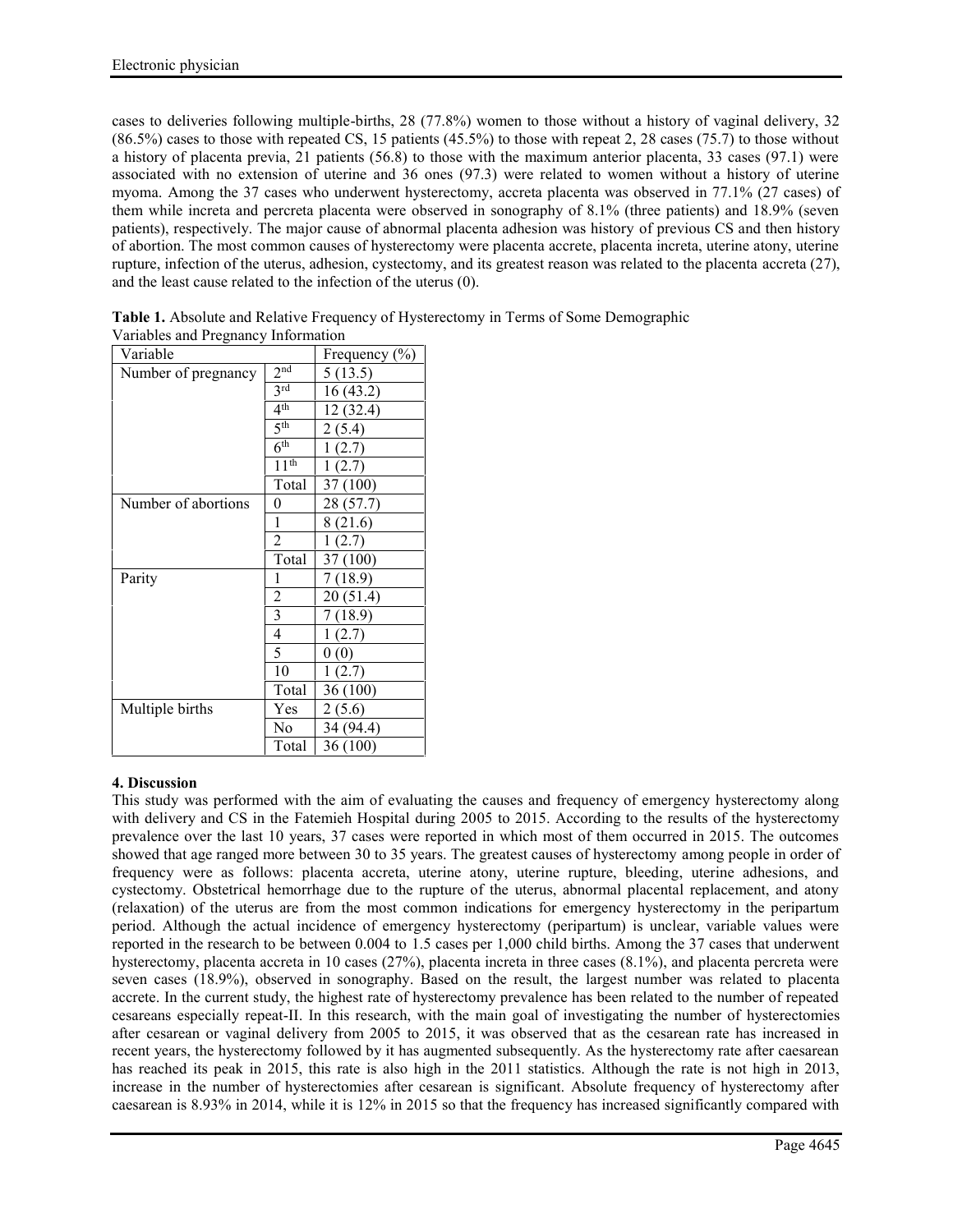2008 and 2009, which was 2%. Parity of most individuals was 2 while the least of them were para-10. Majority of them (43.2% or 16 ones) were gravida-3. Hysterectomy followed by multiple births was only observed in two patients (5.6%). Peak of hysterectomy was recorded at Fatemieh Hospital in 2015 (32.4%), and the least statistics were related to 2010 (2.7%) and 2012 (2.7%), respectively. An increase in cases of repeated cesarean due to placental adhesions causes growth in the incidence of hysterectomy (14). Ninety-seven patients from January 2004 to December 31, 2013, were under emergency hysterectomy in the Shengjing Hospital of China. The main reasons for the surgery included uterine inertia and bleeding after childbirth due to abnormal positioning of placenta; thus, the findings of their research is consistent with the present study (12). The most crucial risk factors of emergency hysterectomy (peripartum) consisted of the abnormal adhesion of the placenta, placenta previa, previous CS, and uterine surgery (14). Abnormal attachment of the placenta has been the most common cause of peripartum hysterectomy, and it is known as a pandemic problem in women. It is one of the most disastrous events that happen in midwifery (14).

In a study done by Jane R. et al. among the 89 178 childbirths from 2005 to 2013, 21 emergency hysterectomies have occurred during childbirth. In other words, the outbreak of hysterectomy was 24 cases per 100,000 births. Risk factors have included disseminated intravascular coagulation (DIC), placenta previa, previous CS and placenta Accreta (15). Karagiozova et al., in examining the site of placenta in pregnancies with the history of CS showed that an important risk factor of hysterectomy during childbirth included placenta previa and placenta Accreta (16). A review of 14 years about the occurrence of hysterectomy in the intrapartum was done by D'Arpe, Stella et al. In a teaching hospital, it has been represented that abnormal placenta is the most common reason for emergency hysterectomy, and risk factor of abnormal placenta is previous cesarean deliver (17). In investigating risk factors for hysterectomy caused by abnormal placenta, which was performed by Rivera-Rosado et al.; it was shown that the outbreak likelihood of hysterectomy during caesarean due to abnormal placenta has increased significantly in patients with the previous cesarean (18). The above findings are all consistent with the research. In a study executed in Yahyanejad and Ayotollah Rouhani hospitals, the patients over the past 10 years, who underwent peripartum hysterectomy to preserve the mother's survival, were examined. Results revealed that 22 cases of hysterectomy had been done in order to save the mother's life during or after delivery. In this study, the most common cause of hysterectomy in peripartum included atony / abnormal placental attachment, history of cesarean, and previous abortion, respectively (10). The research showed that the most common indication in patients who underwent hysterectomy due to complications of childbirth was abnormal adhesion of placenta to the uterus (19). In the present study, the greatest reason for intrapartum hysterectomy is an abnormal placenta (accreta) with the frequency of 77.1%. They reported that eight individuals (22.2%) had a history of vaginal delivery, while 32 cases (86.5%) had a history of repeated CS in which most of them had experienced two previous CS. The highest rate of emergency hysterectomy was (70.3%) in contrast with the elective one (29.7%). Therefore, most people who underwent hysterectomy had a history of CS, and cesarean has had a greater role in its incidence. In a study conducted at five hospitals in Croatia. From 1998 to 2013, hysterectomy during childbirth has occurred in 70 cases of about 153,302 emergency deliveries. Although the intrapartum hysterectomy has not swelled up, according to statistics, the number of hysterectomies during caesarean had increased significantly, and, according to reports, CS has been the greatest risk for peripartum hysterectomy (20).

### **5. Conclusions**

The highest frequency of hysterectomy was associated with multiparous women, and the history of CS and following the placenta accreta. The functional importance of these findings is that repeat cesarean and abnormal placenta care to be controlled to decrease chance of hysterectomy. However, due to the increase in CSs in recent years, some plans should be performed in order to encourage pregnant women for vaginal delivery. Additional research should be conducted in regards to the causes responsible for hysterectomy and on women with longer periods of time, which can be the right direction for future research in this field.

### **Acknowledgments:**

This study was approved by unit of Clinical Research at Fatemieh Hospital (Hamedan, Iran) on October 14, 2015, with register number 9407143868. The authors would like to express gratitude and appreciation toward the head of clinical research development unit, vice president of research at Hamadan University of Medical Sciences, and personnel and vice president of research at Fatemieh Hospital who assisted in conducting this research.

### **Conflict of Interest:**

There is no conflict of interest to be declared.